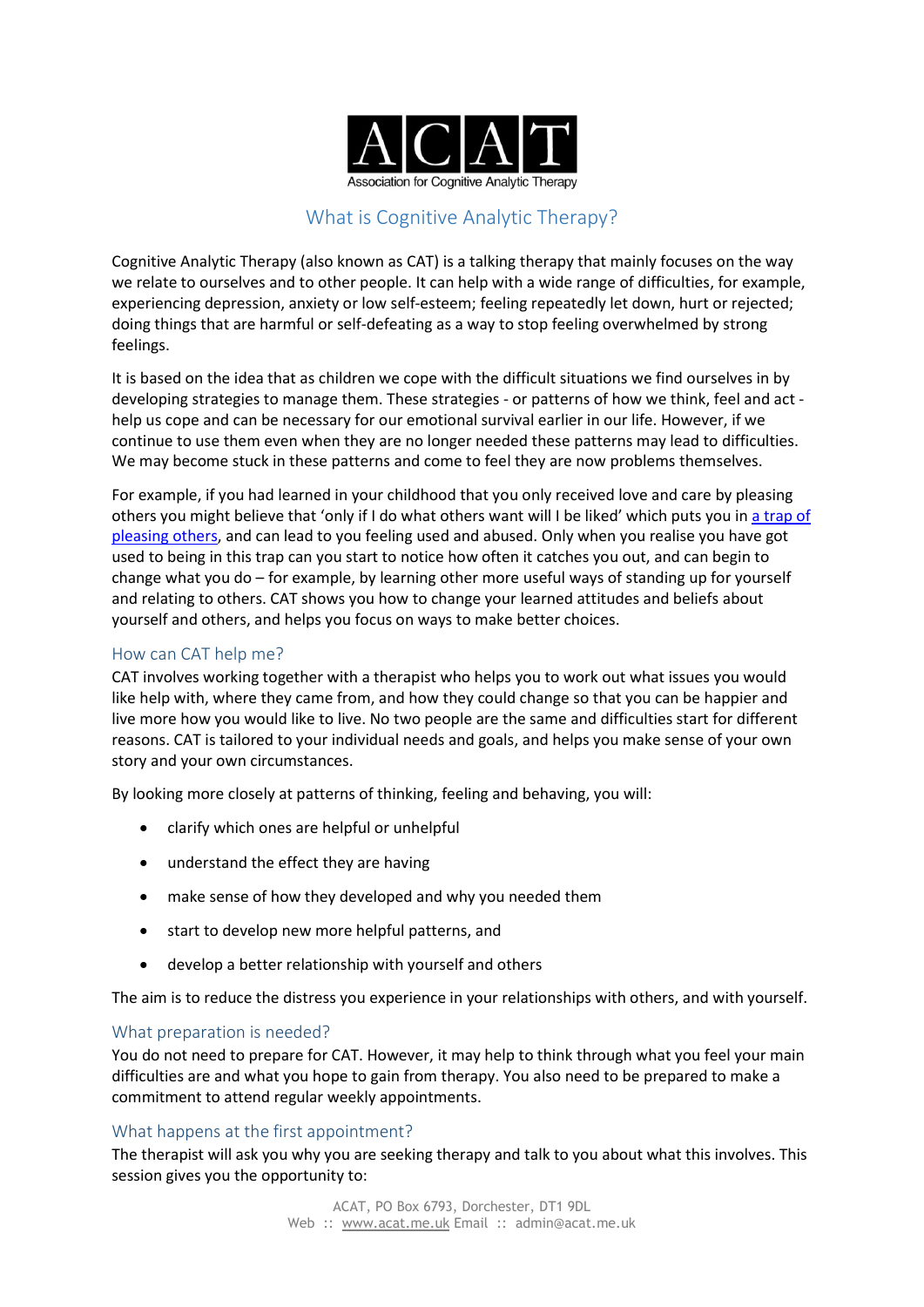- find out if CAT is likely to be helpful for you
- decide if you are happy to work with the therapist
- ask any questions you may have about the therapy.

## What does the therapy involve?

#### Early sessions

Together you and your therapist will gradually build up a picture of your difficulties. CAT has a strong focus on the therapist working jointly alongside you so that your voice and opinion is heard at every step of the way.

Early therapy sessions will involve telling and hearing your story. The therapist does not need to know every detail. What you share will be paced according to what you feel able to manage.

With your therapist you will begin to piece together patterns that keep you feeling stuck in negative cycles of emotions, repeating things you don't want to over and over again. You will also be helped to think about how these patterns developed.

You may be asked to complete a questionnaire called the Psychotherapy File. This gives examples of patterns and states of mind people often describe.

You may also agree that it would be helpful to do some tasks between sessions, such as monitoring your mood or behaviour patterns. This may help you spot patterns in relationships with yourself and other people in your life. Sometimes the same patterns can arise in therapy, between you and your therapist. He or she will be interested in noticing when this happens and trying to make sense of it together.

## Agreeing what to work on

Once you and your therapist have identified your patterns and how they came about, it is helpful to put together a letter which summarises what you've found out, and helps you keep track of how you plan to change things together. Your therapist might draft a letter to you, or you might choose to write it together. The letter will describe your story and your patterns, to help you choose what you want to focus on in the therapy. Your therapist may also draw a diagram as a visual summary of the patterns to be clear about what the patterns you are working on and for you recognise when you are in them.

## The middle phase of CAT therapy

From this point CAT gives you the space to begin to focus on two or three patterns you want to change. Monitoring between sessions and exploring things further during sessions helps you notice when you are using these patterns.

As you become better at spotting patterns it can become easier to think about new more helpful ways to be. Your therapist supports you in discovering and trying out new possibilities for change. You and your therapist will work together to overcome obstacles which often get in the way of change.

## Ending CAT therapy

CAT is a time-limited therapy and the therapist will help you keep the idea of the ending in mind, even from the start of your meetings. Towards the end of therapy this will be something that you and your therapist will talk about more.

As you come to the end of your meetings, you and your therapist will each write an ending letter. This gives you both a chance to reflect on the therapy, what you can take away from it, how you feel about this ending, and the future.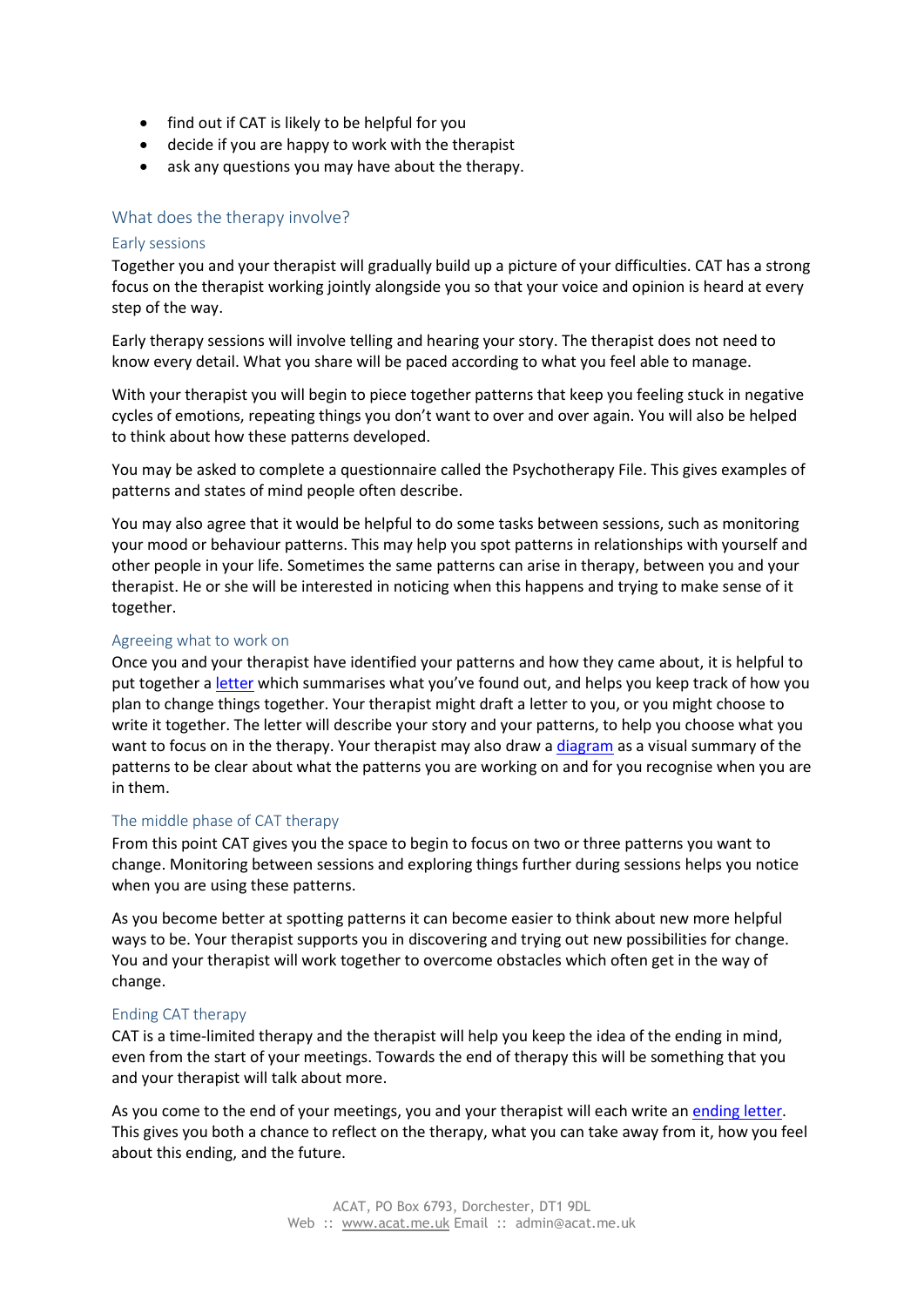## How long does therapy last?

CAT is usually offered for 8, 16 or 24 sessions. You and your therapist will discuss how many sessions you are being offered at the start of your therapy. Appointments are usually weekly and last for between 50 and 60 minutes.

#### What follow-up is needed?

You will usually be offered a follow-up appointment two to three months after your last session. This will give you the chance to review how things have gone for you after therapy has finished. If you have had a 24 session CAT, you may be offered a few more follow up sessions in order to ease out of the therapy a little more slowly.

#### What are the benefits?

CAT can't undo painful experiences in the past that have led to difficulties. But it can help you feel you have more control over patterns of self-care, self-harm and relationships with others. It can also help you to make positive changes for the future.

#### What are the risks?

There can be risks, as with any talking therapy. For example, focusing on your problems may temporarily make you feel worse before you feel better, and your therapist will help you make sense of why this is. It might also be unsettling if you decide to make changes in your relationships that are better for you, but might be confusing or challenging for people close to you. Therapy can be an intense experience and the relationship you make with your therapist can feel very important. Coming to the end of therapy can stir up strong feelings, and this is why CAT gives the ending a lot of care and attention.

## What if I feel things are not going well or the therapy does not suit me?

You are always free to leave CAT therapy if you don't feel it is working well for you. Your therapist will encourage you to say how it's going, so they can adapt what they do to make it most helpful.

If you have problems with the therapy, it's always good to tell your therapist, who can work out with you what needs to change. This can give you and your therapist a chance to try to work out what's causing the problem, and whether this links to any of the patterns which are a focus for your therapy. Sometimes by talking and thinking together about problems you can find a way through them.

#### What ethical standards can I expect in CAT therapy?

Accredited CAT therapists and trainees in CAT who are members of ACAT comply with an ethical code of practice in addition to their own professional code of conduct. You can read ACAT's ethical code of practice by clicking on this link

#### How do I make a complaint about CAT therapy?

If your therapist behaves in a way that you feel is harmful, damaging or unethical, you can raise this with the service providing your therapy. You can also raise any concerns or complaints with ACAT by using the form available at this link.

This information drew upon material produced by Kate Freshwater Tees, Esk & Wear valleys NHS Trust, also published via TEWV's recovery college online. It can also be accessed on ACAT's Public Engagement Blog along with more information about CAT, personal experience of CAT, being referred for CAT; CAT self help and other useful information

> ACAT, PO Box 6793, Dorchester, DT1 9DL Web :: www.acat.me.uk Email :: admin@acat.me.uk